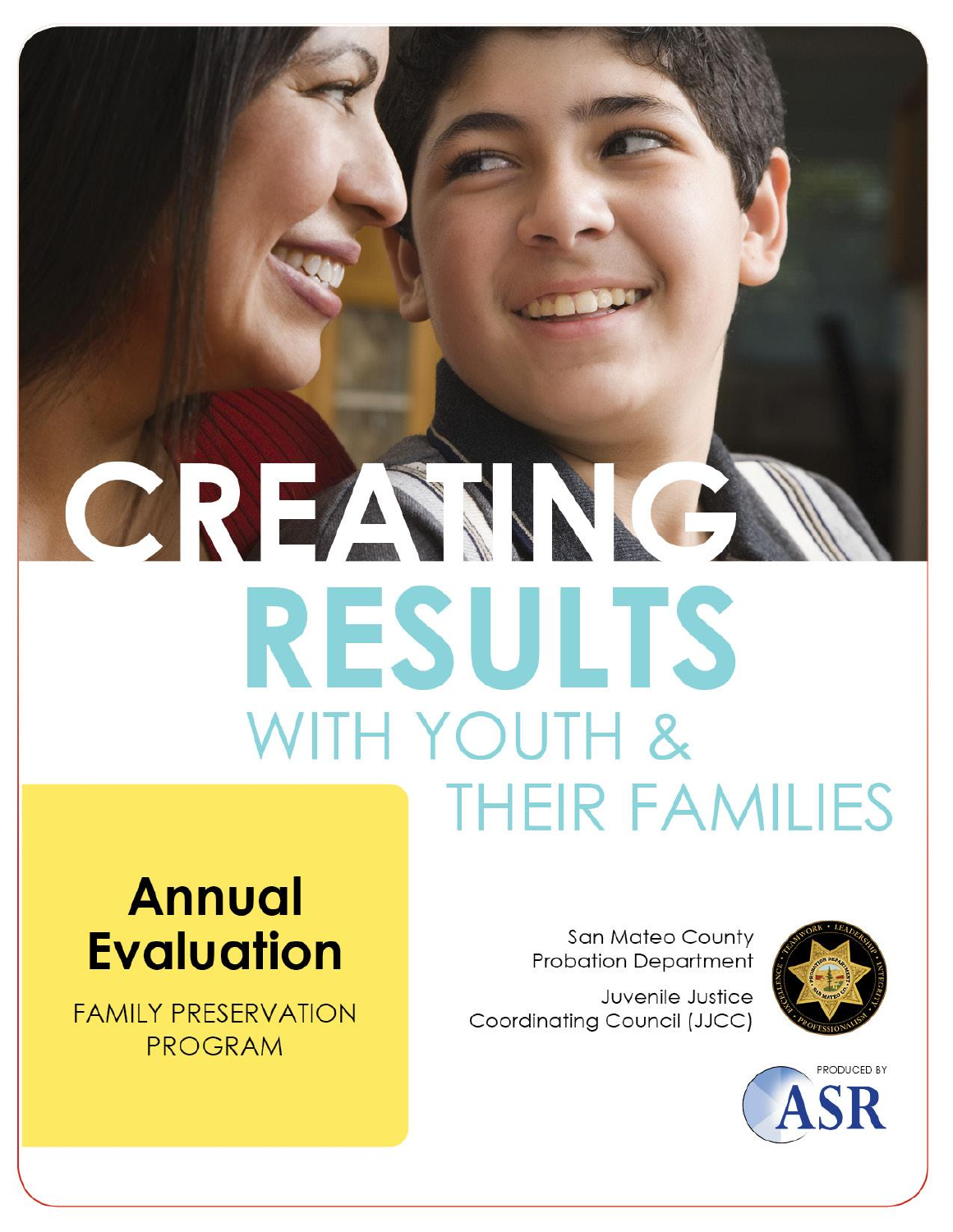## **TABLE OF CONTENTS**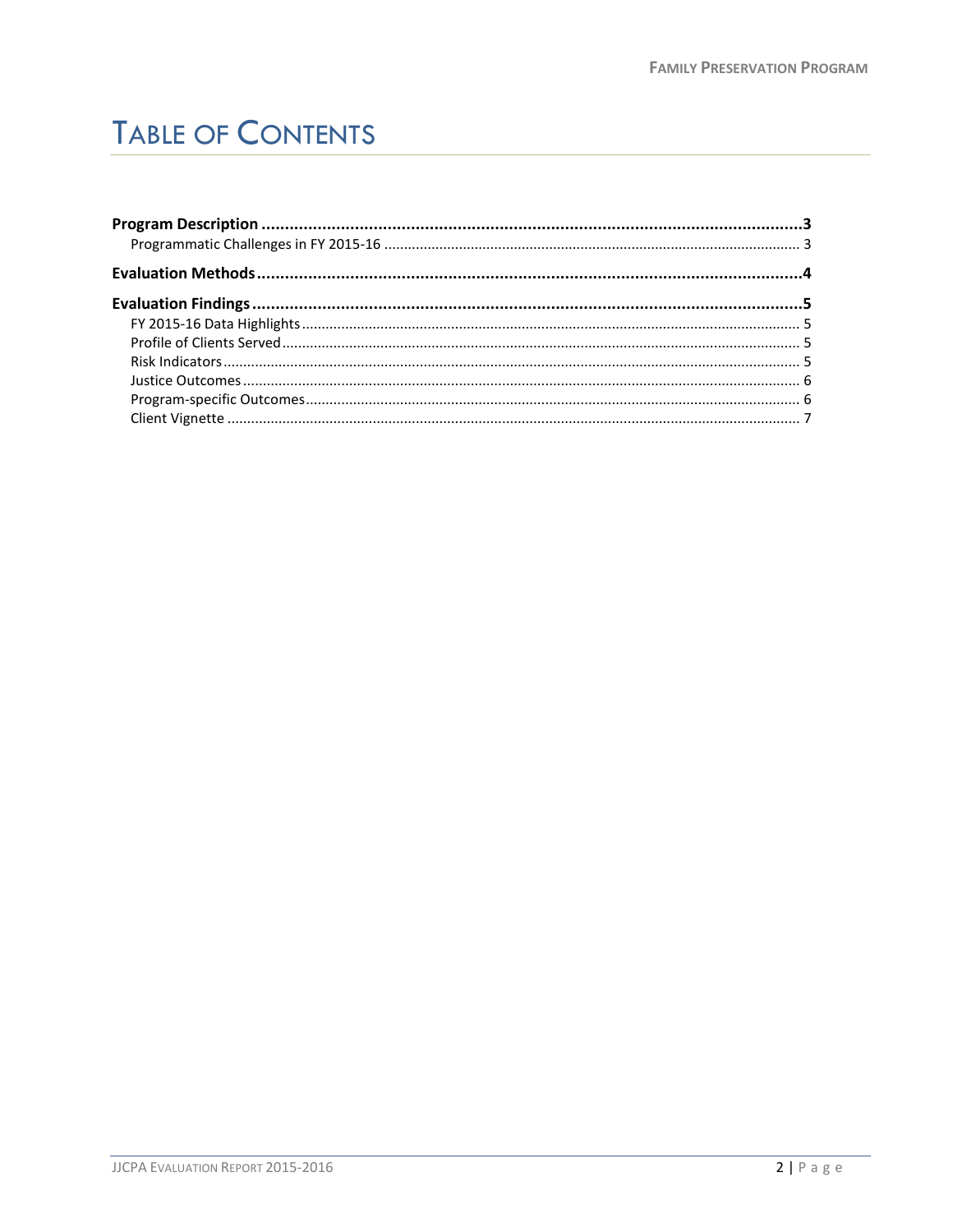## <span id="page-2-0"></span>PROGRAM DESCRIPTION

The Family Preservation Program (FPP) serves youth ages 12 to 18, with a primary focus on those who have entered the juvenile justice system with criminal charges that resulted from behaviors related to significant emotional or mental health issues and who are at high risk of being placed out of home. The program is also appropriate for minors charged with low-level (non-predatory, non-violent) sex offenses, minors who have substance abuse issues, and minors who come from a home where domestic violence is present. All minors in the program are at high risk for out-of-home placement.

The program's primary goal is to maintain youth in their homes by expanding the use of intensive supervision, flexible support services, and community-based resources. Each probation officer in this unit has a caseload of up to 18 youth with significant family, emotional, and/or mental health issues. The program offers intensive probation case management and therapeutic interventions by County and contracted mental health providers.

The Probation Department unit that administers this program works collaboratively with Behavioral Health and Recovery Services, Human Services Agency, schools, and other strengths-based, collateral agencies. Depending on the court orders and the youth's needs, participation in the program may be from less than a year to as many as three years.

#### <span id="page-2-1"></span>Programmatic Challenges in FY 2015-16

None reported.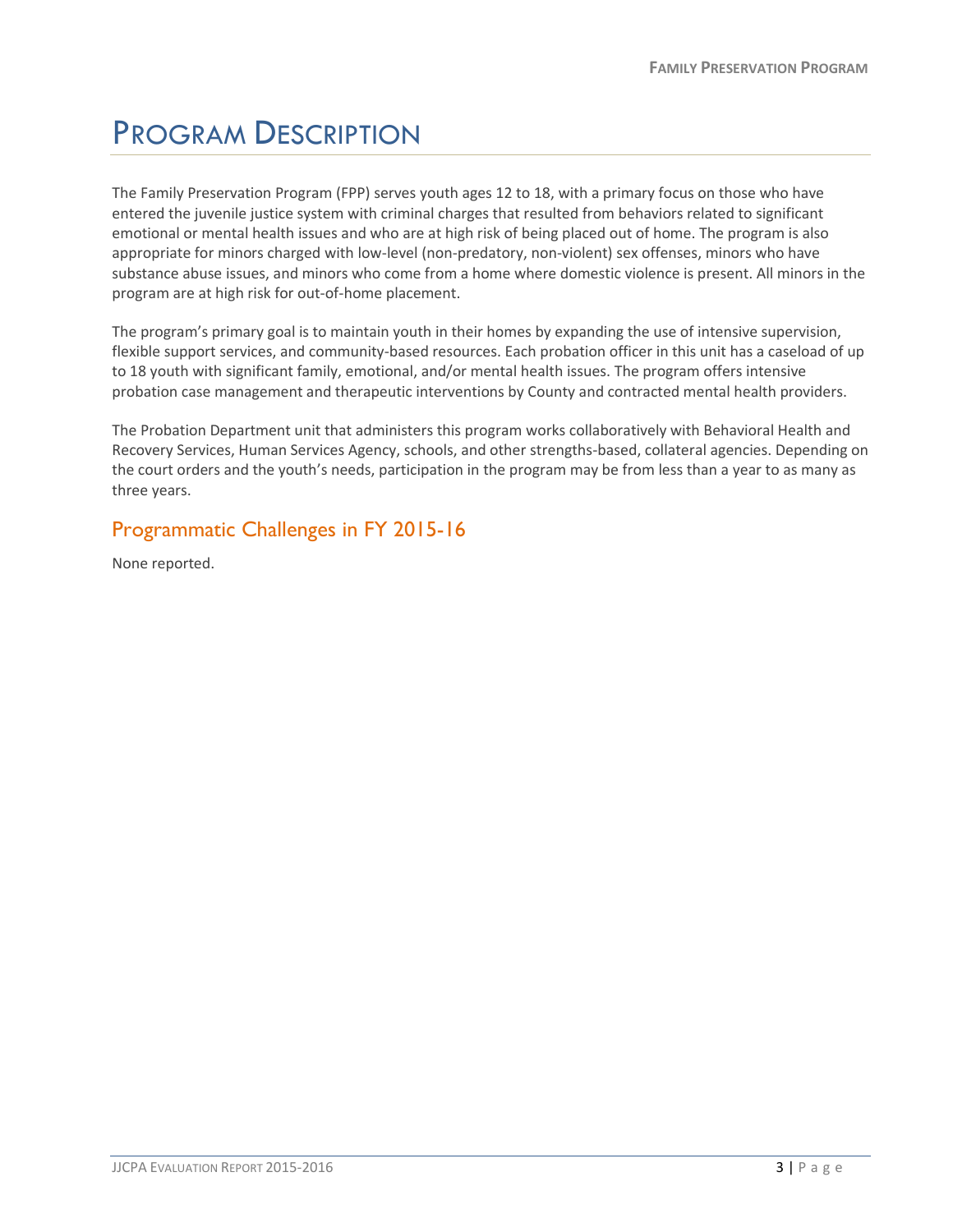### <span id="page-3-0"></span>EVALUATION METHODS

Programs funded by San Mateo County Juvenile Probation (SMCJP) monitor their programs and report client, service and outcome data to the department and its evaluator, Applied Survey Research (ASR). The methods and tools used to collect this data are described below:

*Clients and Services*—Grantee programs collected and entered demographic (e.g., gender, race/ethnicity) and service data (e.g., types and hours of service) for individual clients and entered these in their own data systems prior to transferring the data to ASR for analysis.

*Risk Factors***—**In FY 2015-16, SMCJP implemented two new measures of client risk level, the pre-JAIS and the CANS. Funded programs were asked to complete these measures with existing clients beginning January 2016 and at intake with all new clients subsequently. The Family Preservation Program (FPP) only collects the pre-JAIS.

 The **Juvenile Assessment and Intervention System** (JAIS) is a risk, strength and needs assessment designed to assist workers to effectively and efficiently supervise youth, both in institutional settings and in the community. It is reliable and has been validated across ethnic and gender groups. The JAIS consists of a brief prescreen assessment (**pre-JAIS**) in addition to full assessment and reassessment components; SMCJP has elected to administer the pre-JAIS to provide an initial indicator of recidivism risk. The pre-JAIS consists of 8 (girls) or 10 (boys) items and yields an overall risk level of low, moderate, or high.

*Outcomes*— In FY 2015-16, FPP collected the following outcome measures:

- JJCPA-funded programs are also required to report data on the following six mandated justice-related outcomes for program participants: 1) arrest rate, 2) incarceration rate, 3) probation violation rate, 4) probation completion rate, 5) court-ordered restitution completion rate and 6) court-ordered community service completion rate. San Mateo County has elected to report these outcomes at 180 days post-entry with the reference group being the past year's cohort of program participants (i.e., whose six-month milestone occurred in FY 2015-16).
- Additionally, many grantees elected to collect their own program-specific outcome data. FPP reported on the number of youth receiving out-of-home placement.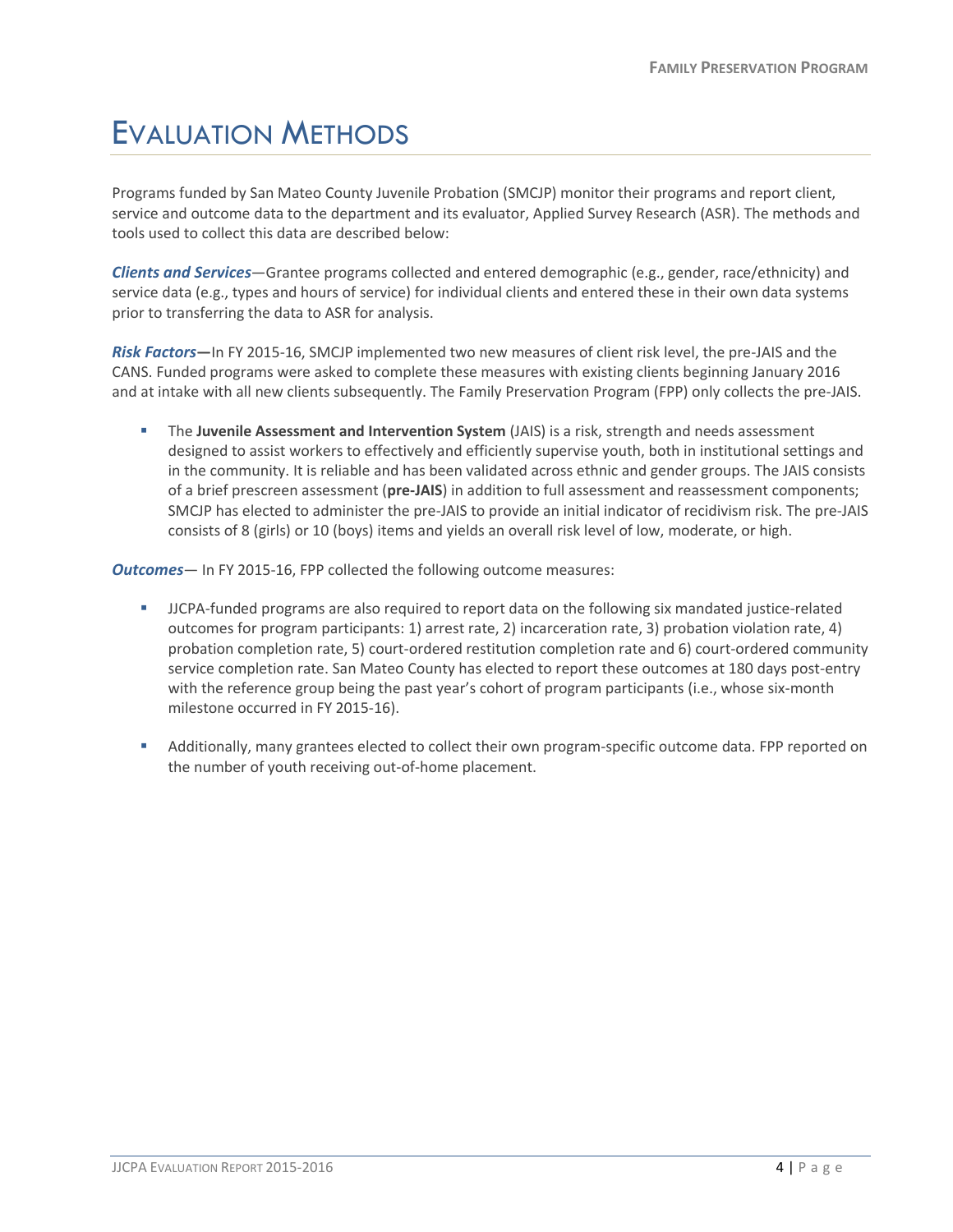## <span id="page-4-0"></span>EVALUATION FINDINGS

#### <span id="page-4-1"></span>FY 2015-16 Data Highlights

- The number of youth served continued to decrease, by 51% compared to FY 2014-15 and by 65% since FY 2011-12
- FPP continues to serve families of youth with high need: 4 out of 5 participants had moderate (60%) or high (21%) criminogenic risk levels on the pre-JAIS, and most had problems at program entry with attendance (80%), suspension/expulsion (73%) and/or drugs/alcohol (52%)
- 1 out of 48 participants (2%) received an out-of-home placement, down from 4 out of 45 (9%) last year

#### <span id="page-4-2"></span>Profile of Clients Served

This year Family Preservation Program (FPP) served 49 youth, 44 of whom (90%) had demographic data (see Table 1). A majority of participants were male (73%) and identified predominantly as Latino (71%), followed by White/Caucasian (21%) and Black/African American (7%). The average age of clients was 15.8 years. Participants completing the program (n=17) received an average of 6.0 months of service. Almost all participants (98%) received mental health services, and two fifths (40%) received substance use services.

| <b>Metric</b>                                                                                                                                                    | <b>FY 11-12</b>                          | <b>FY 12-13</b> | <b>FY 13-14</b> | <b>FY 14-15</b> | <b>FY 15-16</b> |  |
|------------------------------------------------------------------------------------------------------------------------------------------------------------------|------------------------------------------|-----------------|-----------------|-----------------|-----------------|--|
| <b>Clients &amp; Services</b>                                                                                                                                    |                                          |                 |                 |                 |                 |  |
| Number of clients served                                                                                                                                         | 139                                      | 136             | 123             | 95              | 48              |  |
| Average number of hours of service <sup>a</sup>                                                                                                                  | N/A                                      | N/A             | N/A             | N/A             | N/A             |  |
| Average time in the program (months)                                                                                                                             | 7.2                                      | 6.8             | 7.1             | 5.4             | 6.0             |  |
| <b>Risk Indicators</b>                                                                                                                                           |                                          |                 |                 |                 |                 |  |
| Pre-JAIS Risk Level <sup>b</sup>                                                                                                                                 |                                          |                 |                 |                 |                 |  |
| Low                                                                                                                                                              |                                          |                 |                 |                 | 19%             |  |
| Moderate                                                                                                                                                         |                                          |                 |                 |                 | 60%             |  |
| High                                                                                                                                                             |                                          |                 |                 | 21%             |                 |  |
| Risk Indicators at Program Entry <sup>c</sup>                                                                                                                    | Data not collected in prior fiscal years |                 |                 |                 |                 |  |
| Alcohol or drug problem                                                                                                                                          | 52%<br>80%                               |                 |                 |                 |                 |  |
| Attendance problem                                                                                                                                               |                                          |                 |                 |                 |                 |  |
| Suspension/expulsion in past year                                                                                                                                |                                          |                 |                 |                 | 73%             |  |
| <sup>a</sup> FPP does not report the number of service hours. $\frac{b}{n}$ = 48 clients with complete pre-JAIS data. $\frac{c}{n}$ = 44 clients with risk data. |                                          |                 |                 |                 |                 |  |

#### Table 1. **Client Demographics, FY 2015-16**

#### <span id="page-4-3"></span>Risk Indicators

In FY 2015-16, FPP served clients primarily moderate- to high-risk clients. Participants assessed with the pre-JAIS were predominantly Moderate (60%) and High risk (21%). In addition, a majority of participants had an alcohol or drug problem (52%) or an attendance problem (80%) at program entry, or had been suspended or expelled from school in the past year (73%).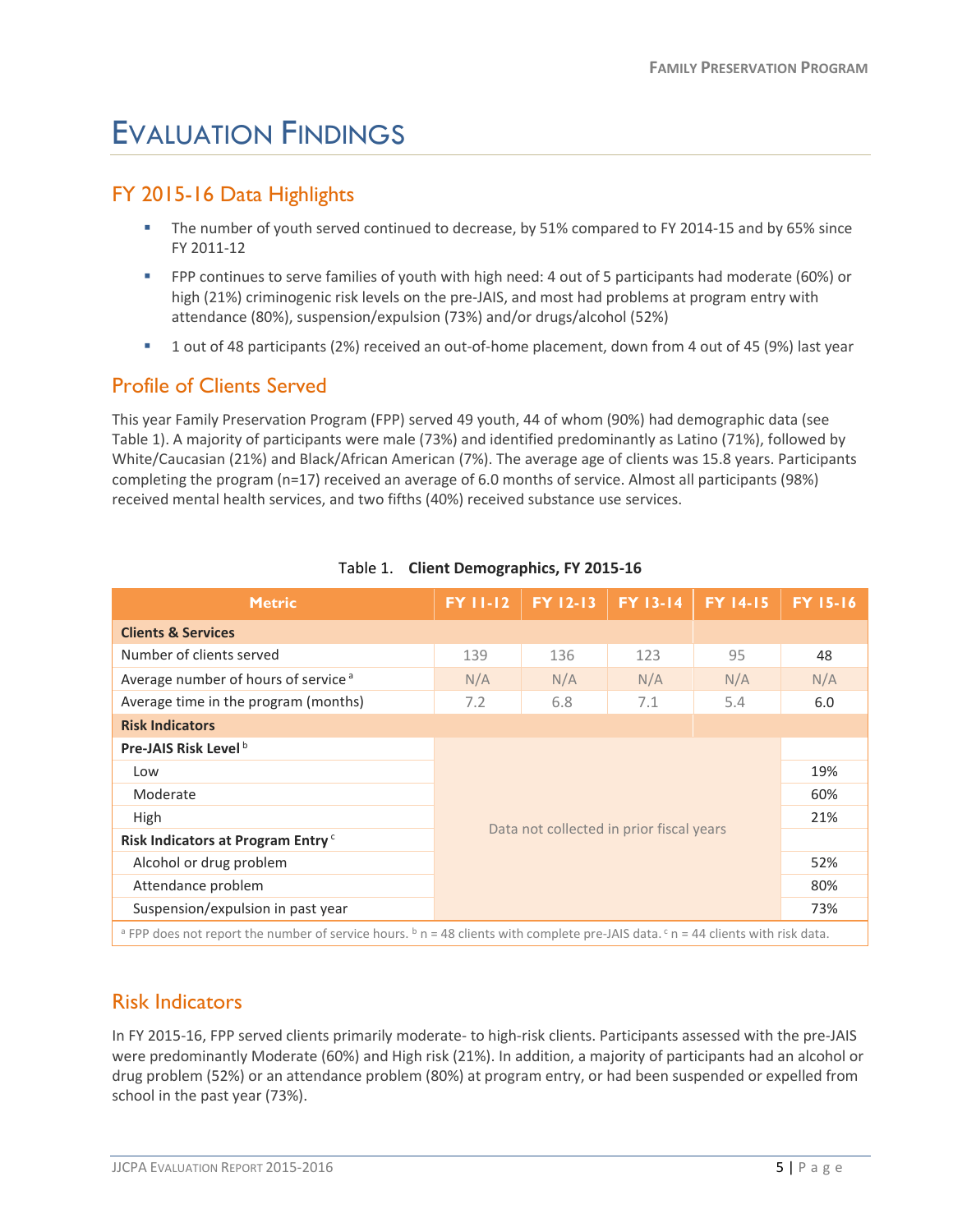#### Justice Outcomes

Table 2 presents justice-related outcomes for 29 youth whose six-month post-entry evaluation milestone occurred in FY 2015-16. Thus, data presented in this section are for youth who enrolled in the program in the 2015 calendar year. As shown, the rate for Arrests increased, while the rates for Incarcerations and Probation Violations decreased. All three rates were in line with the range over the past five years. The rates of completion of court-ordered Probation, Restitution and Community Service all declined, as sample sizes for restitution and community service remained low.

| <b>Metric</b>                                                                                                                          | <b>FY 11-12</b> | <b>FY 12-13</b> | <b>FY 13-14</b> | <b>FY 14-15</b> | <b>FY 15-16</b> |
|----------------------------------------------------------------------------------------------------------------------------------------|-----------------|-----------------|-----------------|-----------------|-----------------|
| <b>Outcomes</b>                                                                                                                        |                 |                 |                 |                 |                 |
| Justice Outcomes <sup>a</sup>                                                                                                          |                 |                 |                 |                 |                 |
| Arrests (for a new law violation)                                                                                                      | 33%             | 35%             | 45%             | 31%             | 38%             |
| Incarcerations                                                                                                                         | 69%             | 87%             | 67%             | 87%             | 79%             |
| Probation violations                                                                                                                   | 35%             | 41%             | 38%             | 58%             | 55%             |
| Completed court-ordered probation                                                                                                      | 4%              | 0%              | 4%              | 2%              | 0%              |
| Completed court-ordered restitution                                                                                                    | 11%             | 5%              | 25%             | 31%             | 14%             |
| Completed court-ordered community service                                                                                              | 57%             | 44%             | 30%             | 50%             | 33%             |
| <b>Program-specific Outcomes</b>                                                                                                       |                 |                 |                 |                 |                 |
| Out-of-home placement                                                                                                                  | 6%              | 2%              | 0%              | 9%              | 2%              |
| <sup>a</sup> Sample sizes vary for each FY and indicator; for FY 2016, n = 29 for Arrests and Incarcerations, Probation Violations and |                 |                 |                 |                 |                 |

#### Table 2. **Justice and Program-Specific Outcomes, FY 2015-16**

Completed Probation, n = 7 for Completed Restitution, and n = 9 for Completed Community Service.

#### <span id="page-5-0"></span>Program-specific Outcomes

<span id="page-5-1"></span>*Out-of-Home Placement*—The central goal of FPP is to maintain youth in their homes. For the program-specific outcome of out-of-home placement, just 1 of 48 youth (2%) was given a placement order, underscoring the program's effectiveness in meeting its goal of keeping families intact.